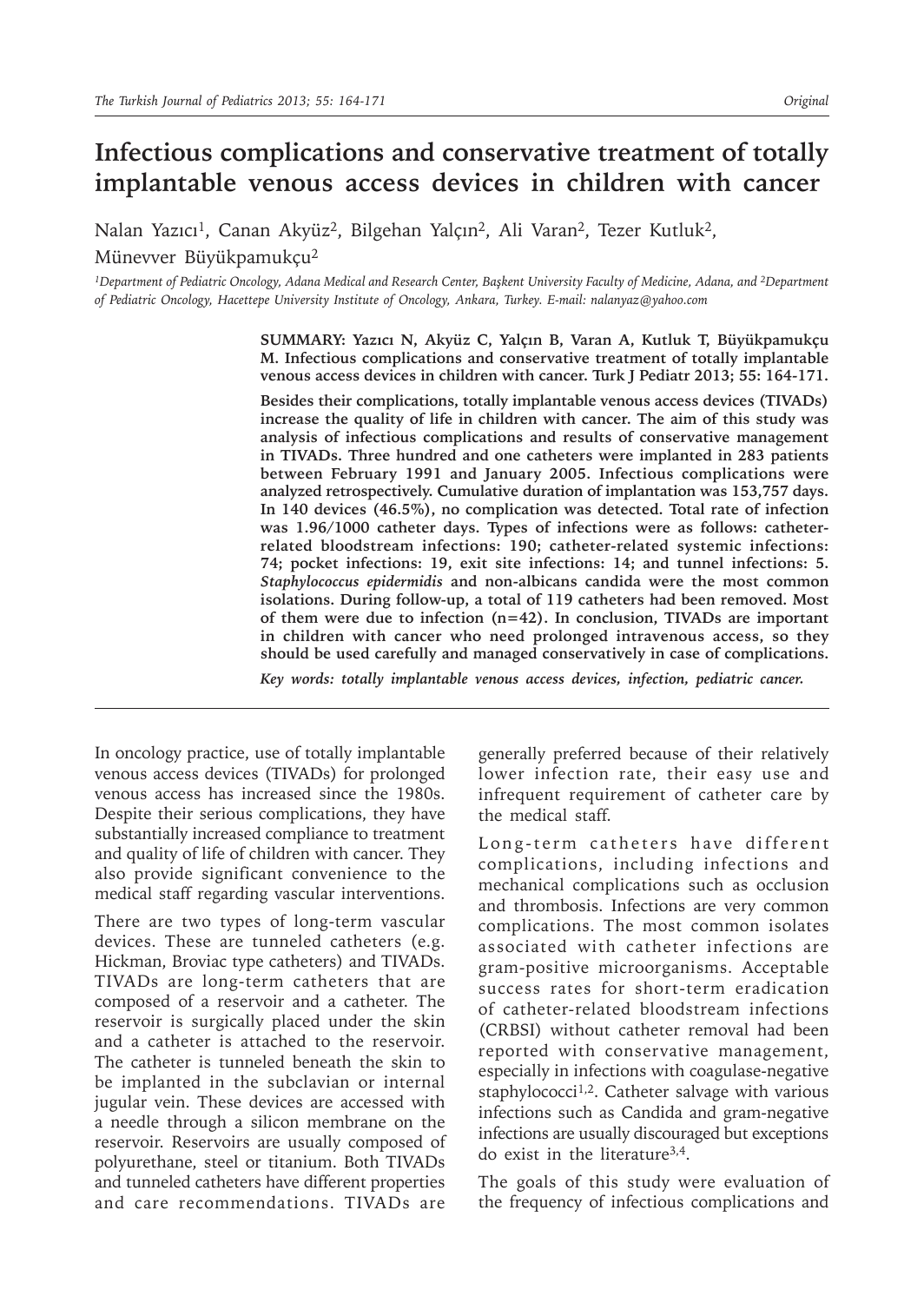results of conservative management of TIVADs in children with cancer. Some of the probable factors for infection are also overviewed.

### **Material and Methods**

Medical records of children who had been admitted to Hacettepe University, Department of Pediatric Oncology, between February 1991 and January 2005 were evaluated retrospectively for TIVAD-related complications. The study was conducted retrospectively between 2004 and 2005.

Twenty-nine of the TIVADs were Port-a-Cath® and 255 were Braun®. In the retrospective medical records, the type of port catheters had not been defined in 17 TIVADs. No analysis was performed according to types of TIVADs.

Infections associated with catheters were defined in several reviews based on the Hospital Infection Control Practices Advisory Committee (HICPAC) recommendations<sup>5-7</sup>. In this study, infections were classified as Ingram et al. $8$ had previously mentioned. In case of fever with no other focal infection, two isolations of coagulase-negative staphylococci or any other positive blood culture except coagulase-negative

staphylococci were defined as 'proven' CRBSI. In the presence of fever without an origin, with clinical signs of septicemia, simultaneous positive blood cultures both from catheters and peripheral veins were defined as catheterrelated systemic infection (CRSI) or catheterrelated septicemia. Erythema, induration and/ or tenderness within 2 cm in diameter around the port catheter needle were accepted as exit site infection (ESI). Infection involving skin, subcutaneous soft tissue and abscess formation around the reservoir of the port catheter was described as pocket infection (PI). Subcutaneous erythema, tenderness and induration more than 2 cm from the reservoir and catheter exit site and extending along the catheter were defined as tunnel infection.

The data variables that were recorded in this retrospective study are given in Table I.

The frequency, mean and median values and cross-tables were used for descriptive statistics. Complication rates were calculated according to 1,000 catheter days (cd) by using frequency of complications and cumulative cd. The number of complications from all catheters was divided by cumulative experience (as days), and

| Age                                                                                                    |
|--------------------------------------------------------------------------------------------------------|
| Gender                                                                                                 |
| Tumor diagnosis                                                                                        |
| Dates of tumor diagnosis, insertion and removal of catheters and last visit of patients with catheters |
| Type of insertion technique (surgery or interventional radiology)                                      |
| Type of port catheter                                                                                  |
| Total number of port catheters per patient                                                             |
| Cumulative experience of catheter days                                                                 |
| Types and dates of infectious complications                                                            |
| Catheter related blood stream infection                                                                |
| Catheter related systemic infection-sepsis                                                             |
| Exit site infection                                                                                    |
| Tunnel infection                                                                                       |
| Pocket infection                                                                                       |
| Outcome and functional status of port catheters after complications                                    |
| Isolated microorganisms                                                                                |
| Status of the catheter after isolation of microorganisms                                               |
| Neutropenic status during infections                                                                   |
| Total number of positive cultures                                                                      |
| Isolated microorganisms from the tip cultures of the removed catheters                                 |
| Distribution of port insertions according to time frames (1991-1995; 1996-2000; 2001-2004)             |
| Reason of catheter removal                                                                             |

**Table I**. Data Retrieved Retrospectively in this Study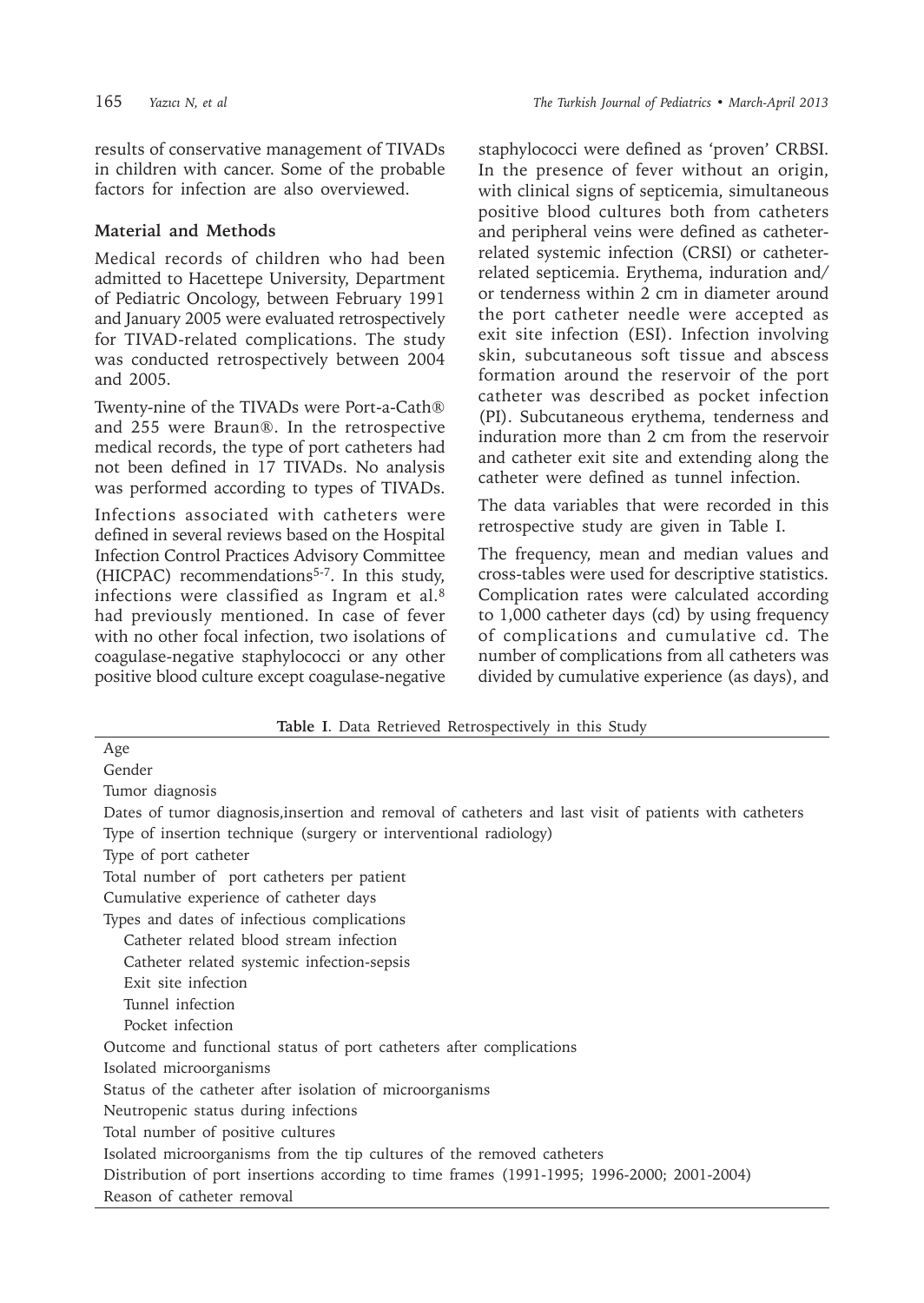multiplied by 1,000 cd. Mann-Whitney U test was used for comparison of complication rates between different insertion techniques. Oneway ANOVA test was preferred for comparison of mean complication rates according to age groups.

#### **Results**

Over 14 years, 301 port catheters were inserted in 283 patients. Some important clinical characteristics of the patients are given in Table II. During 153,757 cd, 302 infection episodes involving 161 ports were detected. Neutropenia accompanied 121 infection episodes (40.1%). Ninety-seven of 302 infections were detected in the first month of catheter insertion (30.5%). The total rate of infectious complications was 1.96/1000 cd. Some important characteristics of the catheter infections and isolated microorganisms are displayed in Table III and Table IV, respectively. Age, catheter insertion period and insertion technique had no effect on infection rates.

Forty-two of 301 catheters were removed due to infection. In five cases, both infection and catheter occlusion were the main reasons for removal. The leading type of infection in removed catheters was CRBSI.

|                                  | n           | $\%$ |
|----------------------------------|-------------|------|
| Male sex                         | 166         | 58.7 |
| Age groups                       |             |      |
| $<$ 2 years                      | 117         | 41.3 |
| 3-6 years                        | 73          | 25.8 |
| 7-10 years                       | 40          | 14.1 |
| $>10$ years                      | 53          | 18.8 |
| Primary diagnosis                |             |      |
| Non-Hodgkin's lymphoma           | 103         | 36.4 |
| Neuroblastoma                    | 56          | 19.8 |
| Rhabdomyosarcoma                 | 31          | 11.0 |
| Brain tumors                     | 18          | 6.4  |
| Retinoblastoma                   | 13          | 4.6  |
| Wilms' tumor                     | 10          | 3.5  |
| Other childhood malignant tumors | 70          | 23,3 |
| Number of TIVADs per patient     |             |      |
| One                              | 266         | 94   |
| Two                              | 16          | 5.7  |
| Three                            | $\mathbf 1$ | 0.3  |
| Total (# of patients)            | 283         | 100  |
| Catheter insertion technique     |             |      |
| Interventional Radiology         | 16          | 5.3  |
| Surgery                          | 285         | 94.7 |
| Time frames of TIVAD insertion   |             |      |
| 2001-2004                        | 190         | 63.1 |
| 1996-2000                        | 92          | 30.6 |
| 1991-1995                        | 19          | 6.3  |
| Total (# of catheters)           | 301         | 100  |

**Table II.** Some Important Characteristics of 283 Patients with Port Catheters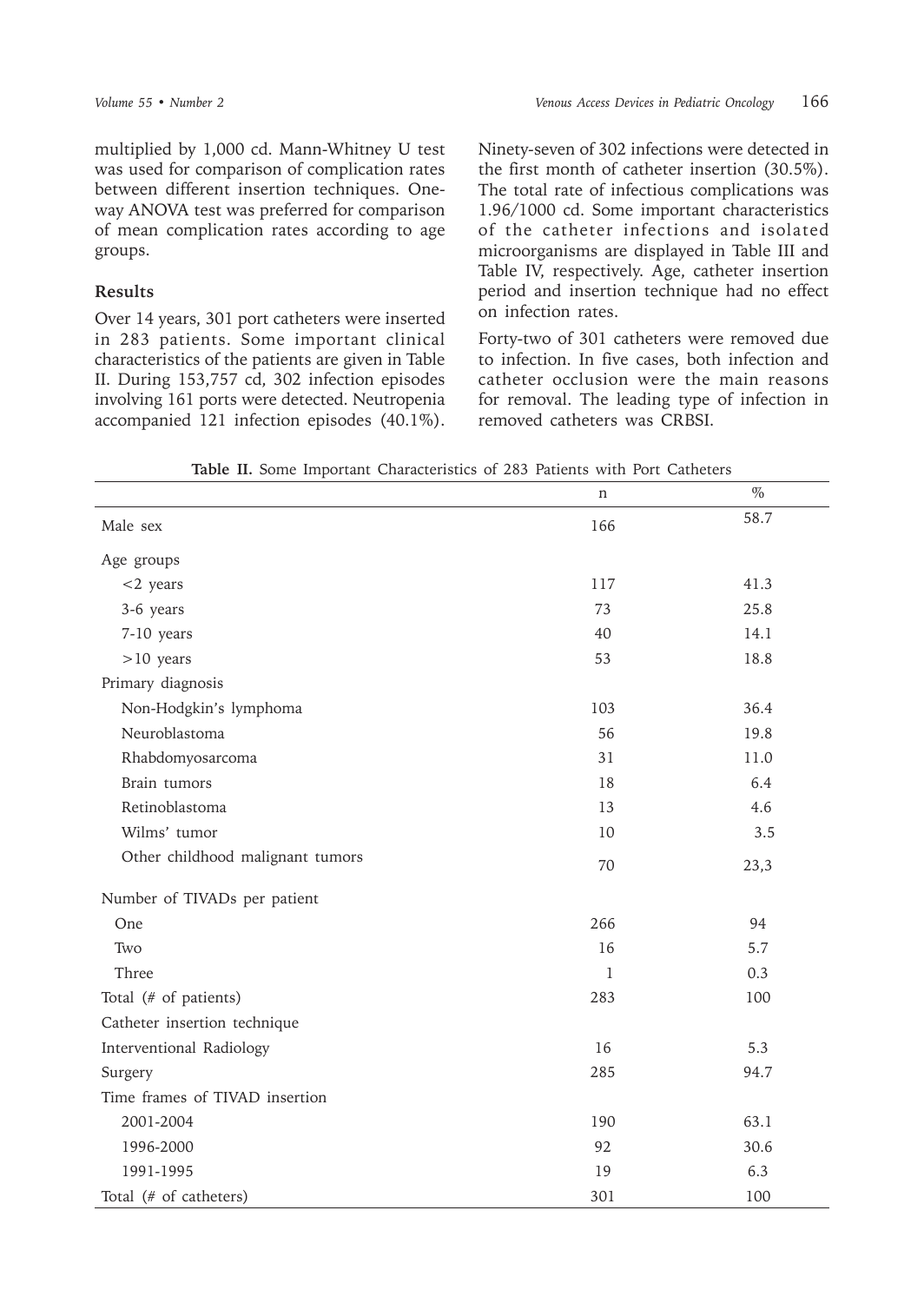| <b>Table III.</b> Intection Rates According to Types of Intection and Chineal Conditions | n   | Rate* |
|------------------------------------------------------------------------------------------|-----|-------|
| Total number of infectious episodes                                                      | 302 | 1.96  |
| Infection types                                                                          |     |       |
| Catheter-related blood stream infection (CRBSI)                                          | 190 | 1.24  |
| Catheter-related systemic infection (CRSI)                                               | 74  | 0.48  |
| Pocket infection                                                                         | 19  | 0.12  |
| Exit site infection (ESI)                                                                | 14  | 0.09  |
| Tunnel infection                                                                         | 5   | 0.03  |
| Age group                                                                                |     |       |
| $<$ 2 years                                                                              | 117 | 1.73  |
| 3-6 years                                                                                | 73  | 2.45  |
| 7-10 years                                                                               | 40  | 2.37  |
| $>10$ years                                                                              | 53  | 1.39  |

**Table III.** Infection Rates According to Types of Infection and Clinical Conditions

\* Number of infections / 1,000 catheter days

The results of conservative management approach to infected catheters are given in Table V. One hundred and fifty-four catheterrelated infections were cured (51%) (Table V). Salvage rates were better in ESI (85.7%). In CRBSI, recurrent infections were detected both with the same and different types of microorganisms (16.8% vs 12.6%, respectively). Tip cultures had been studied in 37 removed catheters. Twenty-nine positive isolations were detected from catheter tips (29/37, 69%). The most common isolated microorganisms were *Staphylococcus epidermidis, S. aureus,* albicans, and non-albicans candida.

Ten patients died following catheter-related infections. Systemic sepsis in seven, CRBSI in two and pocket infection in one patient were recorded as initial manifestations of these subsequent events. There were nine isolations from tip cultures (*S. aureus* in 5, Candida in 4 patients). Six patients also had primary disease relapse at the time of death.

## **Discussion**

In this retrospective study, we found a high overall infection rate. In studies that examined both TIVADs and external central venous catheters, infection rates varied from 2.19 to 4.25/1000 cd2,9-11. Evidence had shown that infection rates were lower in case of port catheters 10,11, whereas in four studies, two with children, no difference was detected<sup>12-15</sup>. A comparison of device-associated infections in

pediatric patients is outlined in Table VI. It should be considered that both number of TIVADs and cumulative experience were relatively higher in the current study<sup>9-11,16,18-20,21-25</sup>. Adler et al.<sup>1</sup>, with 240 TIVADs, reported the infection rate as 1.45/1000 cd, with a median 277 cd. In our experience, with approximately two-fold cumulative cd, a higher infection rate had emerged. Although it was difficult to conclude that longer use was associated with a higher infection rates, this issue should be investigated with further studies.

Higher catheter-associated infection rates were detected in pediatric patients2,9,26,27. In our study, catheters had been used in a relatively young population compared with other studies 2,9,16. The median age was four years, and 117 cases were younger than two years. Although statistically insignificant, the infection rate was relatively higher in this group. If high infection rates were associated with young age, distribution of the patients according to age groups might have contributed to this issue.

Gram-positive cocci were the most common isolated microorganisms in catheter-related infections. In pediatric series, isolated serotypes were *S. epidermidis*, methicillin-sensitive and methicillin-resistant *S. aureus* (MSSA, MRSA)9,10,16,17,23,28. In our experience, 65% of isolations were gram-positive and approximately 70% of gram-positive microorganisms were *S. epidermidis.* Microbiological documentation of a pediatric study showed mainly gram- negative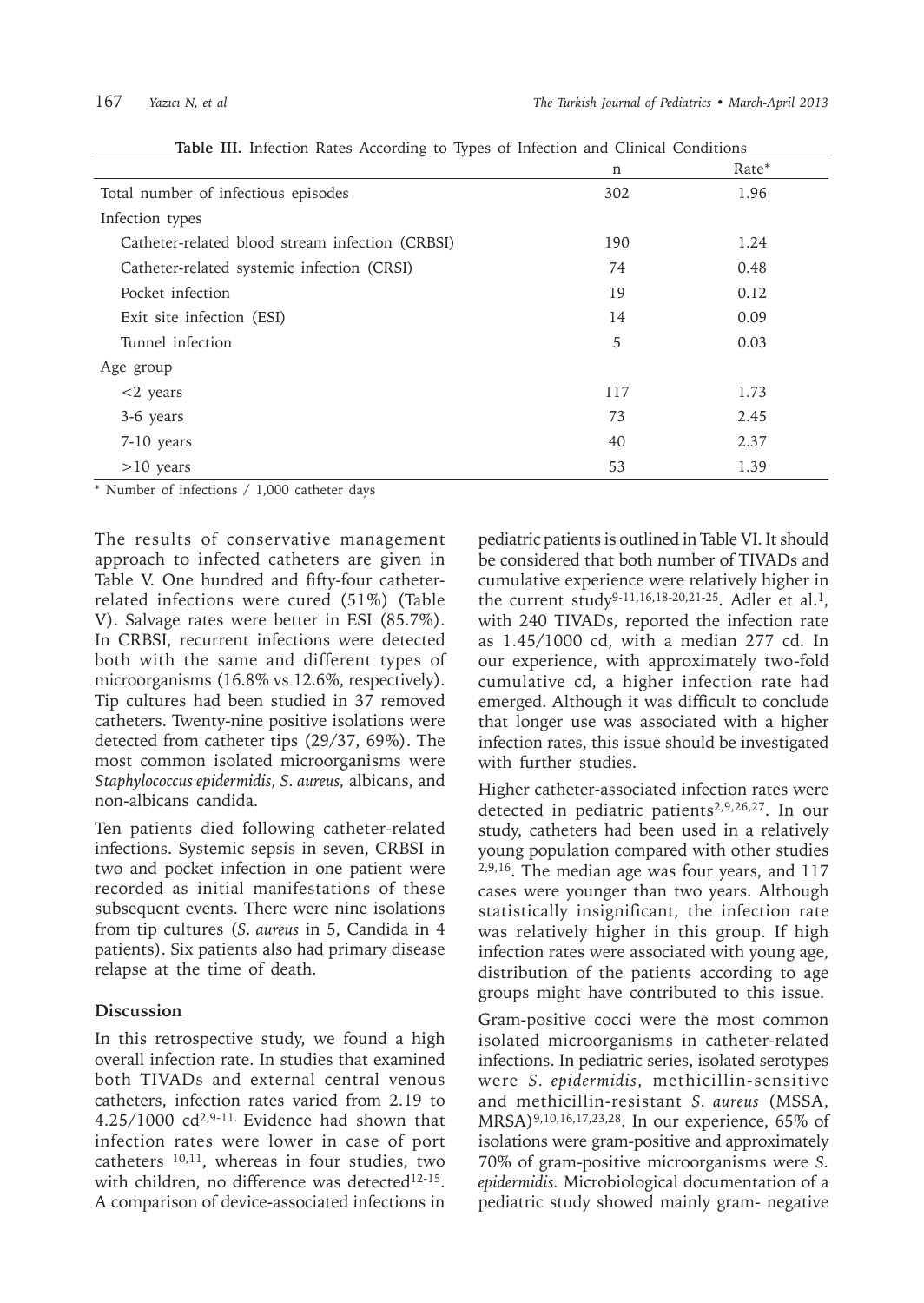| radic TV. ISOlated MICTOOL SAILISHIS<br>$\%$<br>n |                |      |  |  |
|---------------------------------------------------|----------------|------|--|--|
| Coagulase-negative staphylococci                  | 138            |      |  |  |
| S. epidermidis                                    | 76             | 26.3 |  |  |
| S. hominis                                        | 17             | 5.9  |  |  |
| S. saprophyticus                                  | 16             | 5.6  |  |  |
| Other staphylococci                               | 29             | 10   |  |  |
| Other gram-positive microorganisms                | 49             |      |  |  |
| Staphylococcus aureus                             | 20             | 7    |  |  |
| Enterococcus spp.                                 | 14             | 4.9  |  |  |
| Streptococcus spp.                                | 9              | 3.1  |  |  |
| Micrococcus spp.                                  | 6              | 2.1  |  |  |
| Gram-negative microorganisms                      | 49             |      |  |  |
| Klebsiella spp.                                   | 9              | 3.1  |  |  |
| Enterobacter spp.                                 | 8              | 2.8  |  |  |
| Pseudomonas spp.                                  | 7              | 2.4  |  |  |
| Serratia marcescens                               | 7              | 2.4  |  |  |
| Escherichia coli                                  | 4              | 1.4  |  |  |
| Acinetobacter spp.                                | 4              | 1.4  |  |  |
| Stenotrophomonas maltophilia                      | 4              | 1.4  |  |  |
| Pantoea agglomerans                               | 2              | 0.8  |  |  |
| Other gram-negative microorganisms                | $\overline{4}$ |      |  |  |
| Fungi                                             | 52             |      |  |  |
| Non-albicans candida                              | 32             | 11.1 |  |  |
| C. albicans                                       | 20             | 7    |  |  |
| Total                                             | 288            | 100  |  |  |
| Tip cultures of removed catheters                 |                |      |  |  |
| No isolation                                      | 8              | 21   |  |  |
| S. epidermidis                                    | 7              | 18.9 |  |  |
| Non-albicans candida                              | 5              | 13.5 |  |  |
| S. aureus                                         | 5              | 13.5 |  |  |
| C. albicans                                       | 4              | 10.8 |  |  |
| S. marcescens                                     | $\overline{2}$ | 5.4  |  |  |
| Pseudomonas aeruginosa                            | $\mathbf{1}$   | 2.7  |  |  |
| E. coli                                           | 1              | 2.7  |  |  |
| S. maltophilia                                    | 1              | 2.7  |  |  |
| Micrococcus sedentarius                           | 1              | 2.7  |  |  |
| Staphylococcus capitis                            | 1              | 2.7  |  |  |
| Enterobacter cloacae                              | 1              | 2.7  |  |  |

**Table IV.** Isolated Microorganisms

agents in external catheters and gram-positive microorganisms in TIVADs<sup>2</sup>. In the series of Hollyoak et al.9 MSSA, *S. epidermidis,* and MRSA were the three most common agents

in tip cultures. We detected 29 positive tip cultures. Besides gram-positive microorganisms, both non-albicans and *Candida albicans* were frequently detected. In our institution, in the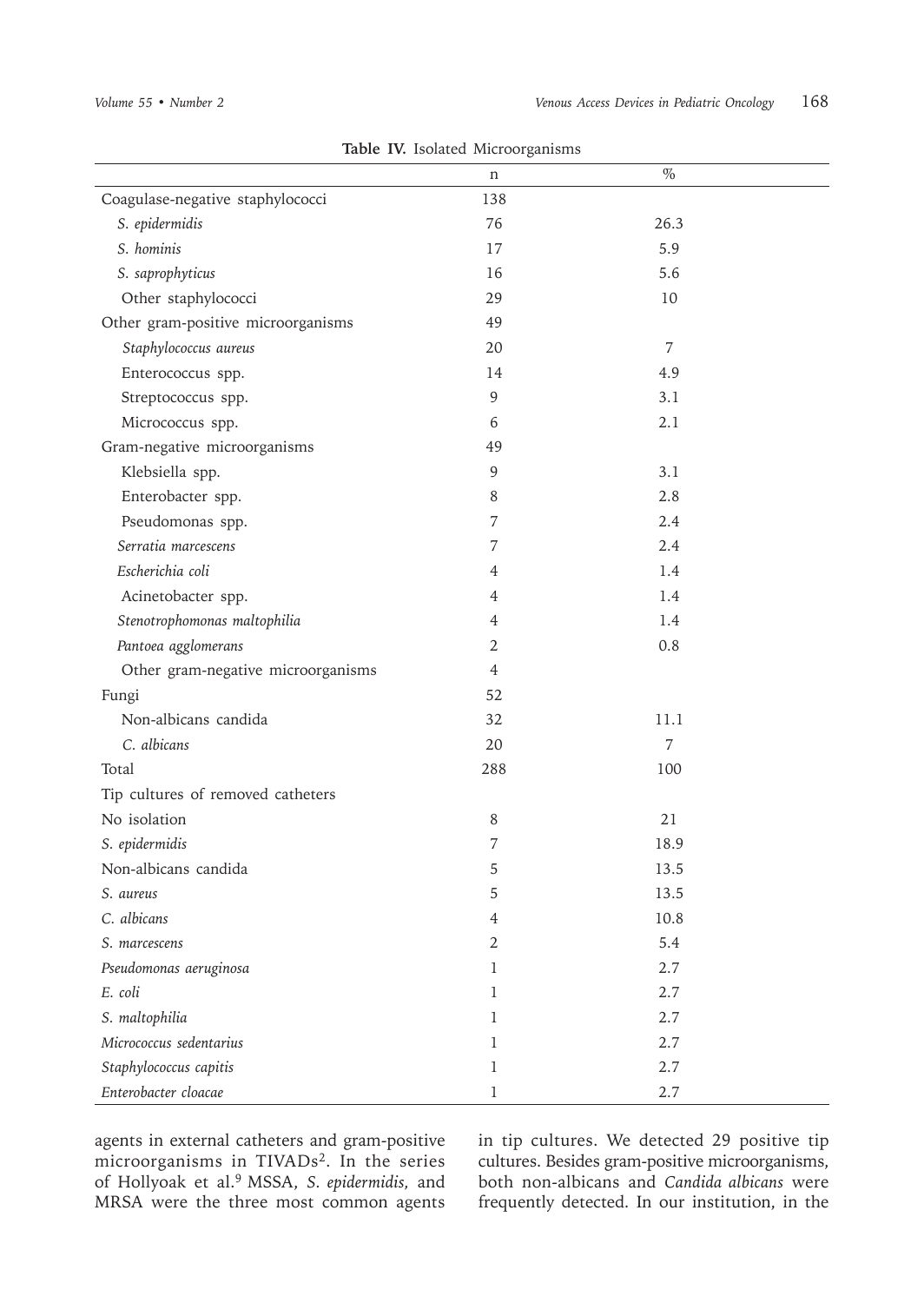|                                             | n   | $\frac{0}{0}$ |
|---------------------------------------------|-----|---------------|
| Treatment rates in total infection episodes | 301 | 50.99         |
| Catheter-related blood stream infections    | 190 | 57.89         |
| Catheter-related systemic septicemia        | 74  | 33.78         |
| Exit site infection                         | 14  | 85.71         |
| Pocket infection                            | 19  | 26.32         |
| Tunnel infection                            | 5   | 40.00         |

**Table V.** Treatment Results of Infected Catheters

n: number of infectious episodes

|                               | Number of port<br>catheters | Cumulative<br>catheter days | Infection rate* | Catheter removal<br>rate** |
|-------------------------------|-----------------------------|-----------------------------|-----------------|----------------------------|
| Pegelow et al. <sup>20</sup>  | 15                          | 4,094                       | 0.49            | 13.3                       |
| Raj et al. <sup>25</sup>      | 18                          | 19,230                      | $\mathbf 0$     | $\overline{0}$             |
| McGovern et al. <sup>19</sup> | 39                          | 6,724                       | 0.4             | 7.7                        |
| Krul et al. <sup>21</sup>     | 42                          | n.a.                        | n.a.            | 2.4                        |
| Babu et al. <sup>24</sup>     | 55                          | #750                        | n.a.            | 3.6                        |
| Severien et al. <sup>10</sup> | 75                          | 9,611                       | 0.5             | 12                         |
| Wesenberg et al. $18$         | 77                          | 64,025                      | 0.11            | 3.9                        |
| McMahon et al. $23$           | 86                          | n.a.                        | n.a.            | 31.4                       |
| Sola et al. $16$              | 135                         | 45,098                      | 0.35            | 6.7                        |
| Hollyoak et al. <sup>9</sup>  | 239                         | #257                        | 1.11            | 29.7                       |
| Adler et al. <sup>11</sup>    | 243                         | #277                        | 1.45            | 23.5                       |
| Wiener et al. 22              | 290                         | 189,495                     | n.a.            | 1.72                       |
| Current Study                 | 301                         | 153,757 (#467)              | 1.96            | 13.95                      |

**Table VI.** Important Studies on Catheter-Related Infections in the Literature

\*: number of infections in 1,000 catheter days; \*\*: catheter removal rate due to complications

#: median experience was reported in some of the studies.

n.a: data not available

Department of Hematology, 134 BSIs, including 30.4% *Escherichia coli,* 32.1% MSSA, and 25% *C. albicans* were reported in adults<sup>29</sup>. In a multicenter study of adult intensive care units including our hospital, CRBSIs ranged from 5.3- 41.5 per 1000 cd. Isolated microorganisms were Acinetobacter spp. in 23.2%, *S. aureus* in 23.2%, Enterobacteriaceae in 19.6%, coagulase-negative staphylococci in 12.2%, Pseudomonas spp. in 11%, and Candida in 3.4%. However, it should be considered that the patient population was not uniformly distributed according to primary disease and type of device used $30$ .

In uncomplicated catheter-associated infections, except sepsis, proven isolations of mycobacteria, yeasts or resistant gram-negative bacteria, treatment with antibiotics and preservation of the catheter in case of elimination of infection

represent an accepted management according to several guidelines<sup>5-7,31</sup>. Catheter preservation following treatment of catheter-associated infections reached 60-80% in adults27,32. In this study, 51% of the catheters kept their function after treatment of infections with empirical antimicrobial therapy. Adler et al.<sup>2</sup> and Wang et al.<sup>33</sup> reported 63.7% and 57% catheter salvage rates, respectively, with empirical antibiotic treatment. Recurrent infections following systemic antibiotics are an expected issue because of colonization and biofilm formation inside the catheter. The recurrent infection rate was 51% in a similar study<sup>2</sup>. The recurrent infection rate was 41.1% with the same and 28.8% with other agents in this study.

Catheter removal because of infection was 14% in 301 TIVADs. A relatively low number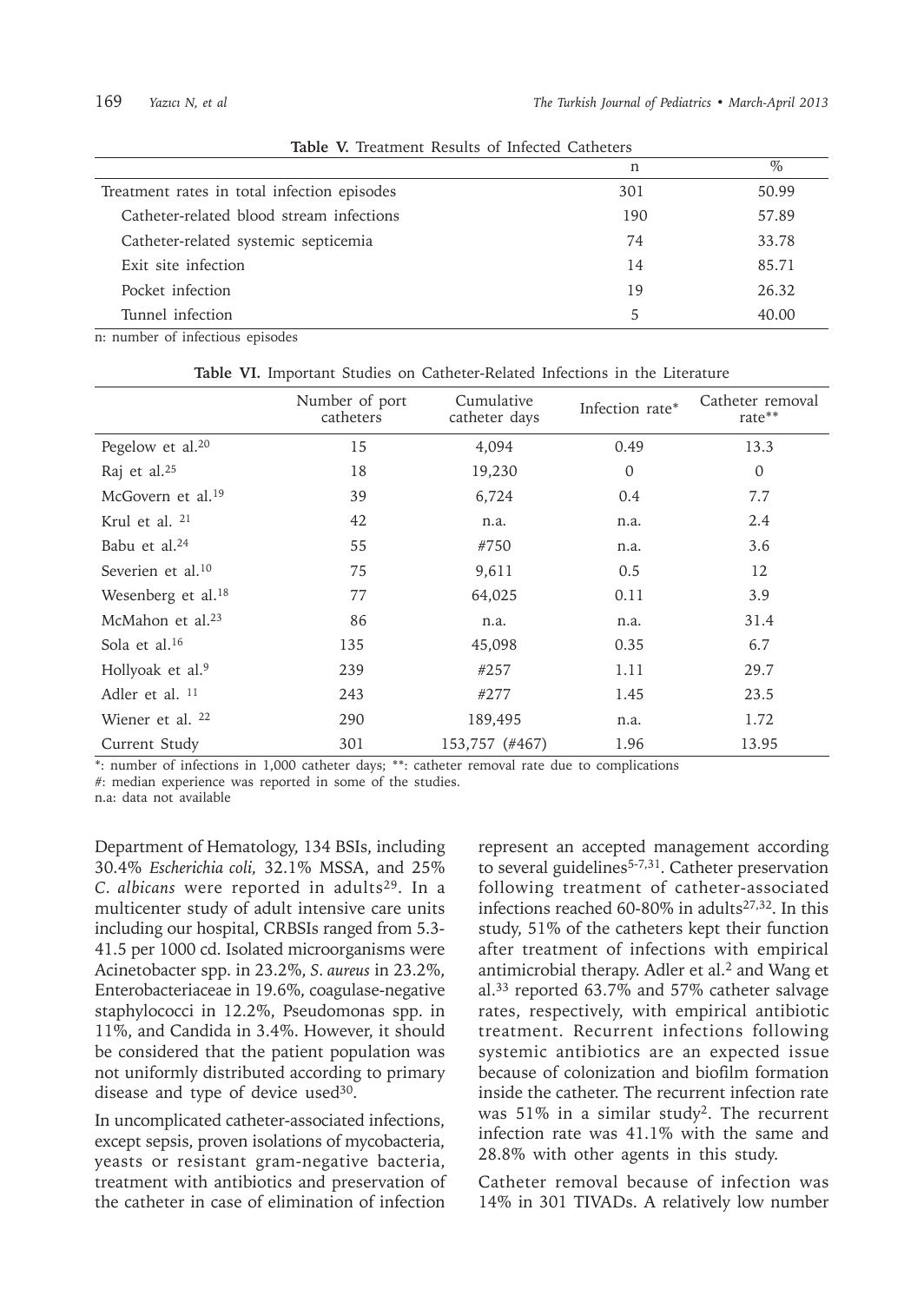of catheters were removed despite the high infection rate. In another study from our institution involving adult patients, removal of TIVADs due to late complications was seen in 7.6%<sup>34</sup>. In two reports involving pediatric patients, more than 200 catheters were examined, and infection rates were 1.45 and 1.1/1000 cd, and removal due to infection was noted in 23.5% and 29.7%, respectively $2.9$ (Table VI).

Mortality related with catheter-associated infections was 2.8% and 3.5% in two different studies2,28. Six cases were fatal in another pediatric series with 32 infectious complications <sup>10</sup>. In our experience, catheter complications led to death in 12 cases (3.3%). In 6 patients, recurrence of primary disease and neutropenia had also contributed to mortality.

In conclusion, a low number of catheters had to be removed due to high infection rates with empirical antimicrobial treatment in order to preserve 'valuable' devices in the practice of pediatric oncology, without an increase in mortality. Special considerations are important for the prevention of infections. The first and most important issue should be education of the 'changing' medical staff who deal with catheters. Caregivers should also be educated regarding the insertion of catheter needles with sterile technique during both inpatient and outpatient care.

#### **REFERENCES**

- 1. Flynn PM, Shenep JL, Stokes DC, Barrett FF. In situ management of confirmed central venous catheterrelated bacteremia. Pediatr Infect Dis J 1987; 6: 729- 734.
- 2. Adler A, Yaniv I, Steinberg R, et al. Infectious complications of implantable ports and Hickman catheters in paediatric haematology-oncology patients. J Hosp Infect 2006; 62: 358-365.
- 3. Carratalà J, Niubó J, Fernández-Sevilla A, et al. Randomized, double-blind trial of an antibiotic-lock technique for prevention of gram-positive central venous catheter-related infection in neutropenic patients with cancer. Antimicrob Agents Chemother 1999; 43: 2200-2204.
- 4. Angel-Moreno A, Boronat M, Bolaños M, et al. Candida glabrata fungemia cured by antibiotic-lock therapy: case report and short review. J Infect 2005; 51: e85-e87.
- 5. Mermel LA, Farr BM, Sherertz RJ, et al. Guidelines for the management of intravascular catheter related infections. CID 2001; 32: 1249-1272.
- 6. Pearson ML, Hospital Infection Control Practices Advisory Committee (HICPAC). Guideline for

prevention of intravascular device–related infections. Infect Control Hosp Epidemiol 1996; 17: 438–473.

- 7. O'Grady N, Alexander M, Dellinger EP, et al. Guidelines for prevention of intravascular catheter-related infections. Pediatrics 2002; 110: 1-24.
- 8. Ingram J, Weitzman S, Greenberg ML, et al. Complications of indwelling venous access lines in the pediatric hematology patient: a prospective comparison of external venous catheters and subcutaneous ports. Am J Pediatr Hematol Oncol 1991; 13: 130-136.
- 9. Hollyoak MA, Ong TH, Leditschke JF. Critical appraisal of surgical venous access in children. Pediatr Surg Int 1997; 12: 177-182.
- 10. Severien C, Nelson JD. Frequency of infections associated with implanted systems vs cuffed, tunneled silastic venous catheters in patients with acute leukemia. Am J Dis Child 1991; 145: 1433-1438.
- 11. Adler A, Yaniv I, Solter E, et al. Catheter-associated bloodstream infections in pediatric hematologyoncology patients: factors associated with catheter removal and recurrence. J Pediatr Hematol Oncol 2006; 28: 23-28.
- 12. Wacker P, Bugmann P, Halperin DS, et al. Comparison of totally implanted and external catheters in paediatric oncology patients. Eur J Cancer 1992; 28: 841-844.
- 13. Sariego J, Bootorabi B, Matsumoto T, Kerstein M. Major long-term complications in 1,422 permanent venous access devices. Am J Surg 1993; 165: 249-251.
- 14. Wurzel CL, Halom K, Feldman JG, Rubin LG. Infection rates of Broviac-Hickman catheters and implantable venous devices. Am J Dis Child 1988; 142: 536-540.
- 15. Mueller BU, Skelton J, Callender DP, et al. A prospective randomized trial comparing the infectious and noninfectious complications of an externalized catheter versus a subcutaneously implanted device in cancer patients. J Clin Oncol 1992; 10: 1943-1948.
- 16. Sola JE, Stone MM, Colombani PM. Totally implantable vascular access devices in 131 pediatric oncology patients. Pediatr Surg Int 1996; 11: 156-158.
- 17. Munro FD, Gillett PM, Wratten JC, et al. Totally implantable central venous access devices for paediatric oncology patients. Med Pediatr Oncol 1999; 33: 377- 381.
- 18. Wesenberg F, Flaatten H, Janssen CW Jr. Central venous catheter with subcutaneous injection port (Port-A-Cath): 8 years clinical follow up with children. Pediatr Hematol Oncol 1993; 10: 233-239.
- 19. McGovern B, Solenberger R, Reed K. A totally implantable venous access system for long-term chemotherapy in children. J Pediatr Surg 1985; 20: 725-727.
- 20. Pegelow CH, Narvaez M, Toledano SR, et al. Experience with a totally implantable venous device in children. Am J Dis Child 1986; 140: 69-71.
- 21. Krul EJ, van Leeuwen EF, Vos A, Voute PA. Continuous venous access in children for long-term chemotherapy by means of an implantable system. J Pediatr Surg 1986; 21: 689-690.
- 22. Wiener ES, McGuire P, Stolar CJ, et al. The CCSG